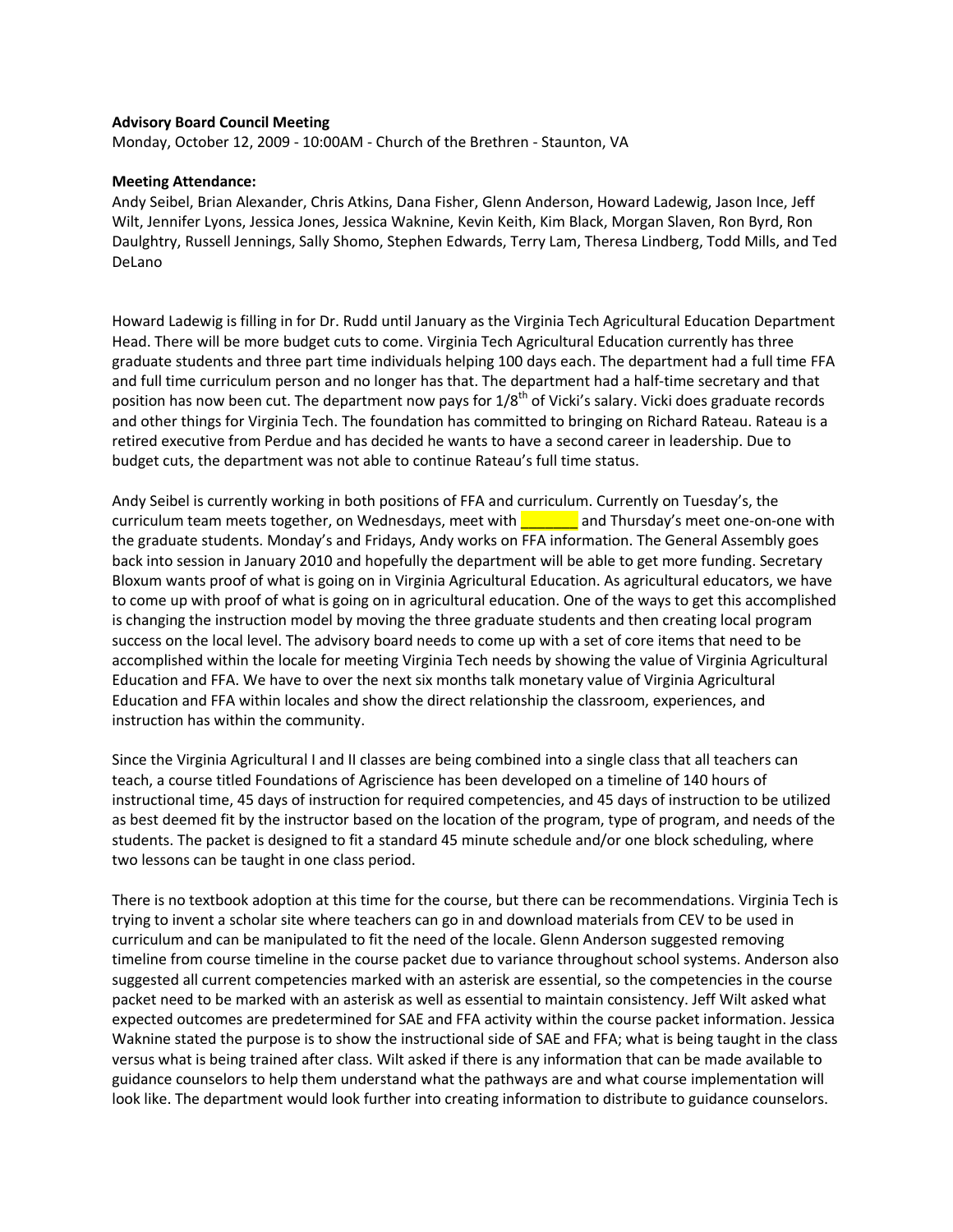Stephen Edwards presented the frameworks for the Virginia SAE recordbooks. The framework of the SAE record book is very simple to where a supervised agricultural experience is incorporated within the Agricultural Education framework and explains what agriculture is about. This framework uses the Fundamentals of Agriscience Exploratory Book which asks students to research various careers and then document what the career is and shadow through the career. Each exploratory type SAE has its own record book. Record books will be available electronically for download and then can be saved on the teacher's station for student use. Criteria to complete the SAE record book must be followed as stated by checklist given in the record book.

For coordination in SAE's, cooperative education is based on 20 students per one release period. Those students being coordinated while participating in SAE's would receive an additional course credit will. Coordinating a student for an SAE is to be done within the program; therefore, Agricultural education students are to be supervised by the agriculture teacher and the business student is to be supervised by the business teacher. The agriculture student is to not be supervised by the business teacher and the business student is to not be supervised by the agriculture teacher. Switching supervisors is a violation of coordination rules set by the Virginia Department of Education. With the block scheduling it would be a challenge, as the teacher, you have to make sure to make weekly contact with each student to assure students are complying with state rules and regulations. If a supervisor, you must know Child Labor Laws and associated codes and adhere to them strictly. If any student is found in violation of Child Labor, local, Virginia or any other laws, the cooperating teacher can be found liable for the given offenses. If students are in a training situation, some codes can be waived, but all situations must be screened.

Jeff Wilt is in the process of planning Virginia Agricultural Education Teacher's Conference for the summer. Data was recorded from a survey distributed to Virginia agricultural education teachers. Based on the survey, the data collected would be used to create and build an agenda by November and get information set in stone by December so information can be distributed to teachers by January before budget crunches occur for what to expect at the summer conference. As a group, the advisory council must help Jeff come up with other activities that will get more teachers involved in the conference and get involved in professional development.

National FFA is requesting to raise dues to \$12. Recommendation must be made about what needs to be done for Virginia Agricultural Education students in the spring if there is an increase in dues that is passed at the National Convention. Andy Seibel made a suggestion to add \$1 of dues to go back to the respective area advisory councils for plaques, awards, pins, etcetera to be used at the area level.

Andy Seibel presented the Landcaster Farmer publication out of Pennsylvania where Virginia has one page of the publication that comes out once a month where every agricultural education student in Virginia will get a free copy. The Virginia FFA New Horizons has about four readers per issue that is looking at Virginia agriculture and Virginia FFA. National FFA has an option where the issue can be placed online. The Virginia FFA will continue to do three-page, sixteen inserts for the future in the FFA New Horizons. For a point of reference, the New Horizons insert issue that is coming out in February 2010 is due at the end of October 2009. Getting the New Horizons insert issues can be difficult based on the timeline for submitting articles, however, unless other information is given, Virginia FFA will continue to submit article submissions for the insert issues. Seibel is working with grant opportunities to cover the cost of publicizing the events and activities of Virginia Agricultural Education and FFA to maintain positive publicity of the Virginia programs.

Andy Seibel reported State Fair contests takes a lot of work and time upfront and at the end. The State Fair is requiring that all student names are reported in advance so they can go and solicit funds for those students so it can be reflected as a statewide event, not just a locale. Encourage students that if they are eligible for student scholarships, apply for all the scholarships they can. During the student recognition dinner at the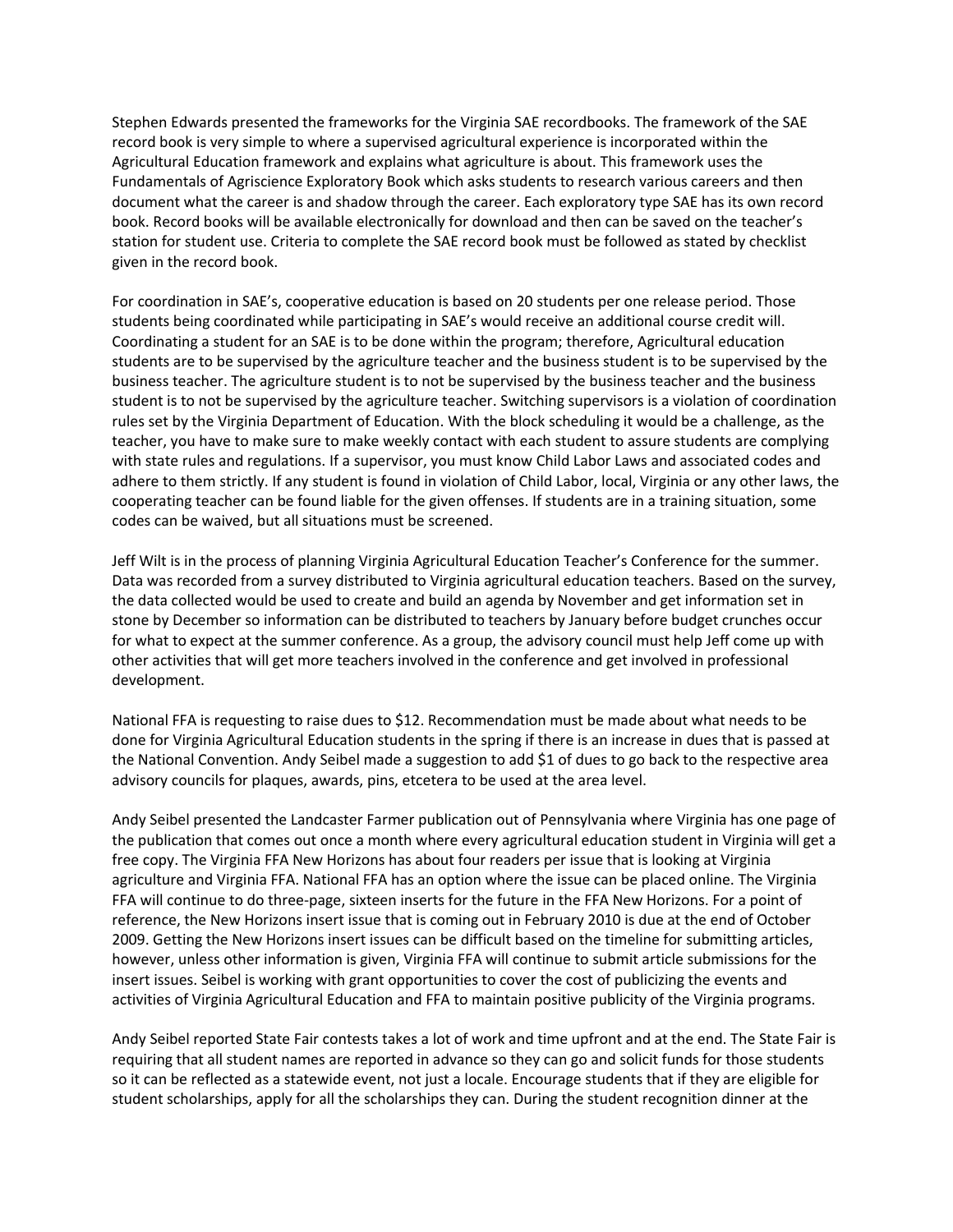State Fair, Officer Flanagan of the Virginia State Police asked the audience to stop and look at the young people in the back and recognize the fact that if it had not been for the blue jacket they are wearing, he would not be the Superintendent for the State Police of Virginia. Tim Kaine, governor of Virginia was also able to reach out and meet the Virginia FFA Association state officers on a one-on-one.

Andy Seibel discussed receiving an email that suggested adding a middle school Agricultural Issues career development event at the upcoming state convention. Kim Black discussed what had been used in her area Middle School Agricultural Issues career development event, including format of objections, event rules, event format, scoring, tiebreakers, and references to the board. Black explained how the middle school Agricultural Issues career development event could be operated and the Massenutten Federation has volunteered to sponsor the career development event if approved. Seibel stated unless a superintendent is found to govern the Agricultural Issues career development event, another middle school career development event must be eliminated to add the Agricultural Issues career development event.

Jeff Wilt moved to add a middle school Agricultural Issues career development event. Russell Jennings seconded the motion.

Dana Fisher moved to amend that if funding and a superintendent can be found, and then approve the career development event. Theresa Lindberg seconded. Motion carried.

Dave Winston inquired about changing the points on the Virginia Dairy Foods career development event so the team problem is worth 50 points instead of 20 points to be in line with National FFA competition regulations.

Jason Ince moved to change the point value of the team problem of the Virginia Dairy Foods career development event from 20 points to 50 points. Theresa Lindberg seconded. Motion carried.

Before two years ago, \$25,000 was being appropriated to send students to National Convention. Changes were made last year after convention that if a sponsor donated an event unless the student competes in the event, then they do not get the money and if it is a substitute, the substitute will not get the money either. There were students that were getting paid sponsorship money to attend National Convention competitions and students did not show up at the competitions. This is brought the change in the way competition sponsorships are allocated and the push for endowment funds. As of today, full sponsorship money for the Meats Team, Agronomy Team, and partial for the Dairy Team.

Scholarships available for students include, the students who complete their Day of Service for the Mills Family Legacy Fund completes their requirements and those students will be cut the check for the \$200 for their scholarship. The Dr. John Hillison Fund is for a student competing in the middle school FFA Quiz Bowl competition and ranks in the top 10% of students that rank in the written essay. The top student in the competition gets \$250 to attend National Convention. The O. Beverly Roller Fund goes to sponsor the public speaking competition. Any extra money left after funding the public speaking competitions from the O. Beverly Roller Funds will go to funding the Parliamentary Procedure competition. The George Seibel Fund is for a student who wants a future in agriculture for continuing education. The Kathy Hively Hughes Scholarship was established in 2008 and endowed in 2008. The Wick Coleman Fund is money endowed toward paying for state degrees. There is an Anonymous Fund that once endowed it is a commitment of \$1000 per year for 10 years to pay for state officer jackets. The 2008-09 Virginia State Officers team decided to travel the state without accepting any funds. Chris Atkins donated all his mileage over his term as Virginia FFA Association State President to be endowed and pay for State Officer travels in the future. FFA Camp has decided to take funds earned and place them into an endowment fund to pay for future trips to FFA Camp.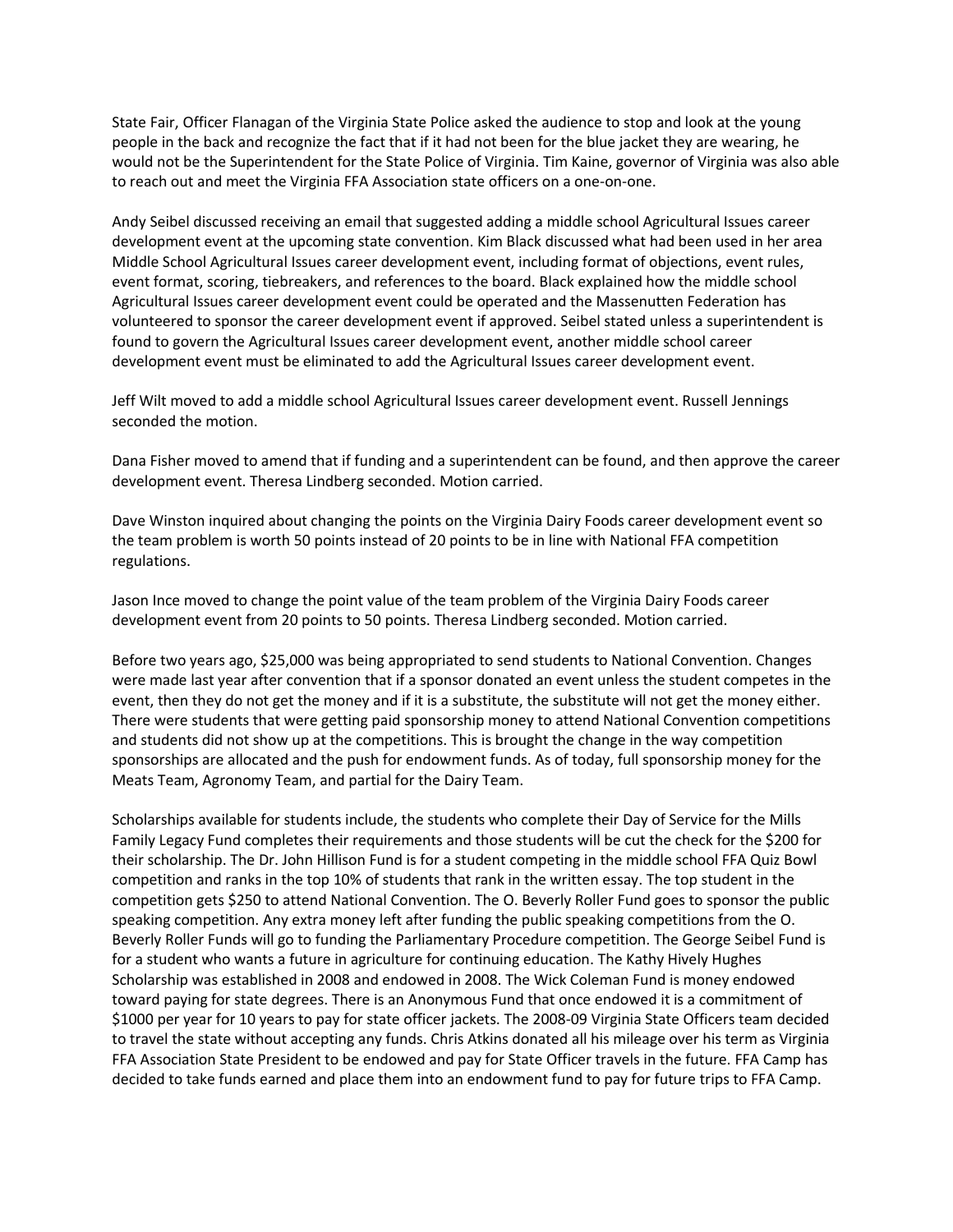Money from fruit rebates was used to cover the shortfall of plaques. 80% of the interest will go to the recipient and 20% will be in holds for future market downfalls.

Russell Jennings moved the advisory council endorse the Foundations of Agriscience framework to be used in the new Foundations of Agriscience course. Theresa Lindberg seconded the motion. Motion carried.

Jason Ince moved the advisory council endorse the SAE Record books as is to be used in Virginia agricultural education for middle and high grades. Ted DeLano seconded the motion. Motion carried.

Theresa Lindberg moved to recommend the additional course credit for those students being coordinated in an SAE. Jason Ince seconded the motion. Motion carried.

At the Big E in Springfield, Massachusetts in September, Morgan Slaven served as Ambassador for the Virginia FFA Association. 19 states from Virginia to Canada out east of the Mississippi River were represented at the Big E. It is important that we continue to have our students participate in this activity which could lead to the Big E becoming an endowment so this opportunity can still be offered in the future.

Theresa Lindberg moved to maintain the operating budget with 5% set aside each year for **with the States**. Russell Jennings seconded the motion. Motion

Glenn Anderson reported certification efforts. The benchmark was 50% of the students enrolled as completers would be tested, and of that 50%, 33% would pass. The benchmark is increasing and agricultural education teachers at the high school level will need to give more tests to account for the number of completers and course offerings for certification within the respective programs.

NOCTI exams need to be looked at to see if the blueprint being used matches up to the curriculum that is being taught. Jennifer Lyons asked what would be done for those teachers teaching Veterinarian Science and those students who may need certification in AI and AQD. Anderson stated CEV is working with Texas to develop multiple state tests for students area are completers. Information from CEV is still in process, but could be used to help with certification for given areas. In addition, there is no budget on staff development as of yet, but will be in contact with individuals about that as soon as he gets updated information.

Howard Ledwig addressed the advisory council and stated how impressed he is about how he has heard so many great things about Virginia Agriculture Education. Ledwig also commented about the Commissioner of Agriculture being very impressed and adamant about how the structure of agricultural education is supportive of student achievement. On the other hand, the perception of agriculture from those that are not a part of it is one where people do not understand what agricultural education is about or its importance. Virginia Tech is pushing to have students to enter into Agriscience at the college level. This is where a custom undergraduate degree is created for students who want to learn science, but not be scientists. Andy Seibel was applauded for advocating on behalf of Virginia Agricultural Education and FFA at the university, state and national levels. This type of advocacy continues to be able to draw students into the program and increase the awareness of agriculture. The program has gone from a few students to 83 in three years and indicates steady growth. Ledwig and Rick Rudd have decided that teaching of science and teacher of education is fine, but the main line, or speciality is through collaborative leadership. The undergraduate program in the sciences needs to be built. The Virginia Tech Provost wants leadership to be taught in Agriculture. The Residential Leadership Program has now been placed in the Department of Agriculture and Life Sciences. Ledwig's term as Interim Department Head will last until April 2010. If Rudd wants to come back, he will. If he chooses to be Head of Extension, then a national search for a department head replacement will begin.